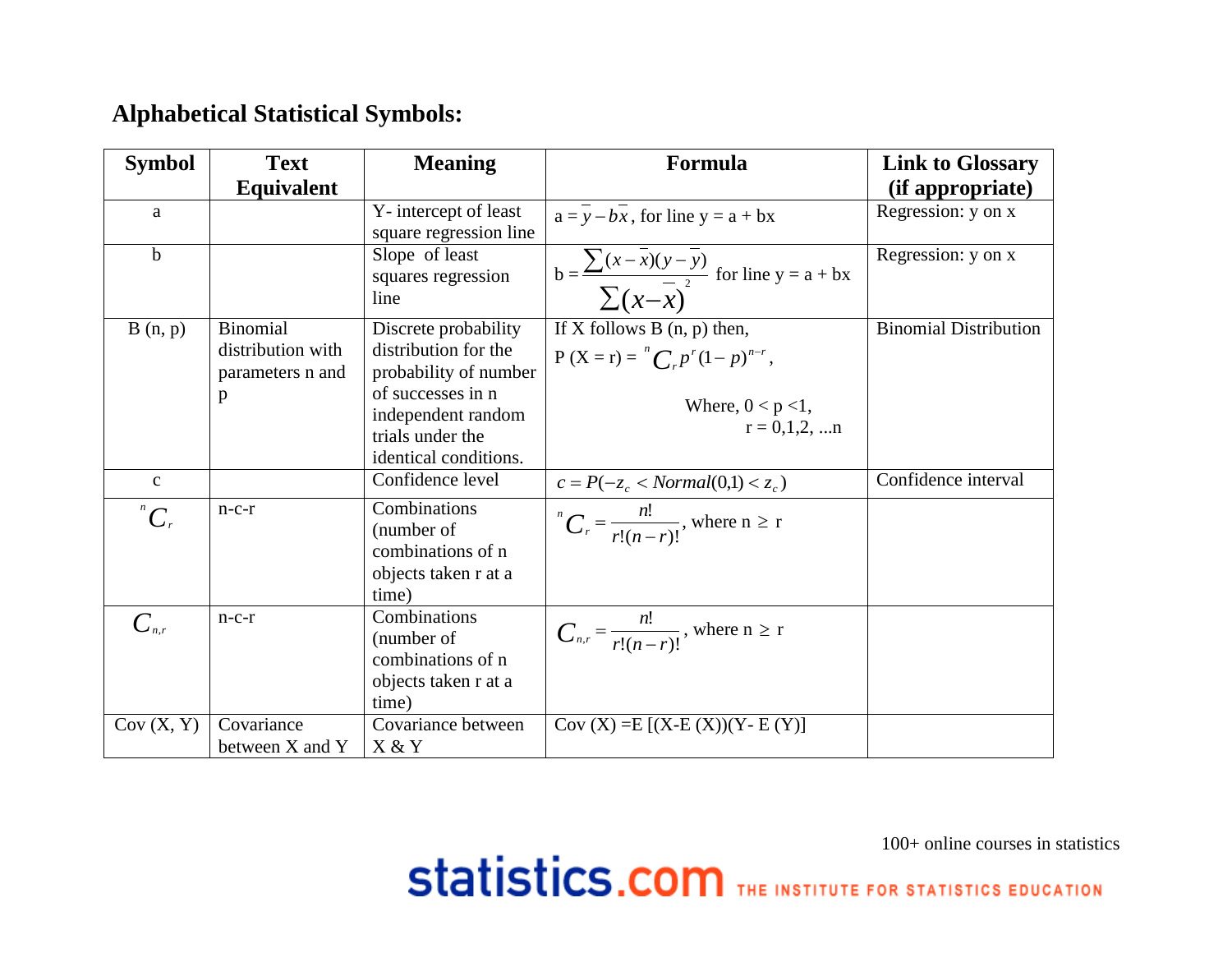| <b>Symbol</b>              | <b>Text</b>               | <b>Meaning</b>               | Formula                                                                                                                                    | <b>Link to Glossary</b>                                                  |
|----------------------------|---------------------------|------------------------------|--------------------------------------------------------------------------------------------------------------------------------------------|--------------------------------------------------------------------------|
|                            | <b>Equivalent</b>         |                              |                                                                                                                                            | (if appropriate)                                                         |
| CV                         |                           | Coefficient of               |                                                                                                                                            |                                                                          |
|                            |                           | variation                    | $CV = \frac{S \tan \text{dard Deviation}}{\text{Arithmetic mean}}.$                                                                        |                                                                          |
| df                         |                           | Degree(s) of freedom         |                                                                                                                                            |                                                                          |
| E                          |                           | Maximal error<br>tolerance   | $E = z_c \frac{\sigma}{\sqrt{n}}$ for large samples.                                                                                       |                                                                          |
| E(f(x))                    | Expected value of<br>f(x) |                              | $E(f(x)) = \sum f(x)P(x)$                                                                                                                  |                                                                          |
| $\mathbf f$                |                           | Frequency                    | $f =$ number of times score.                                                                                                               |                                                                          |
| $\overline{F}$             |                           | F-distribution<br>variable   | $\kappa = \frac{\chi_1^2}{\chi_2^2}$ where $n_1$ and $n_2$ are the<br>corresponding degrees of freedom.                                    | F-distribution,<br>Hypothesis testing for<br>equality of 2<br>variances. |
| $F(x)$ or $F_x$            |                           | Distribution function        | $F_x = \int f_x dx$                                                                                                                        |                                                                          |
| $\overline{f(x)}$ or $f_x$ |                           | Probability mass<br>function | $\frac{-\infty}{\text{Depends on the distribution.}}$<br>$f_x \geq 0$ & $\int f_x dx = 1$ .                                                |                                                                          |
| H <sub>0</sub>             | H-naught                  | Null hypothesis.             | The null hypothesis is the hypothesis<br>about the population parameter.                                                                   | Testing of hypothesis                                                    |
| $H_1$                      | H-one                     | Alternate hypothesis.        | An alternate hypothesis is constructed in<br>such a way that it is the one to be<br>accepted when the null hypothesis must<br>be rejected. | Testing of hypothesis                                                    |
| <b>IQR</b>                 |                           | Interquartile range          | IQR = $Q_3$ - $Q_1$                                                                                                                        | Measures of central<br>tendency.                                         |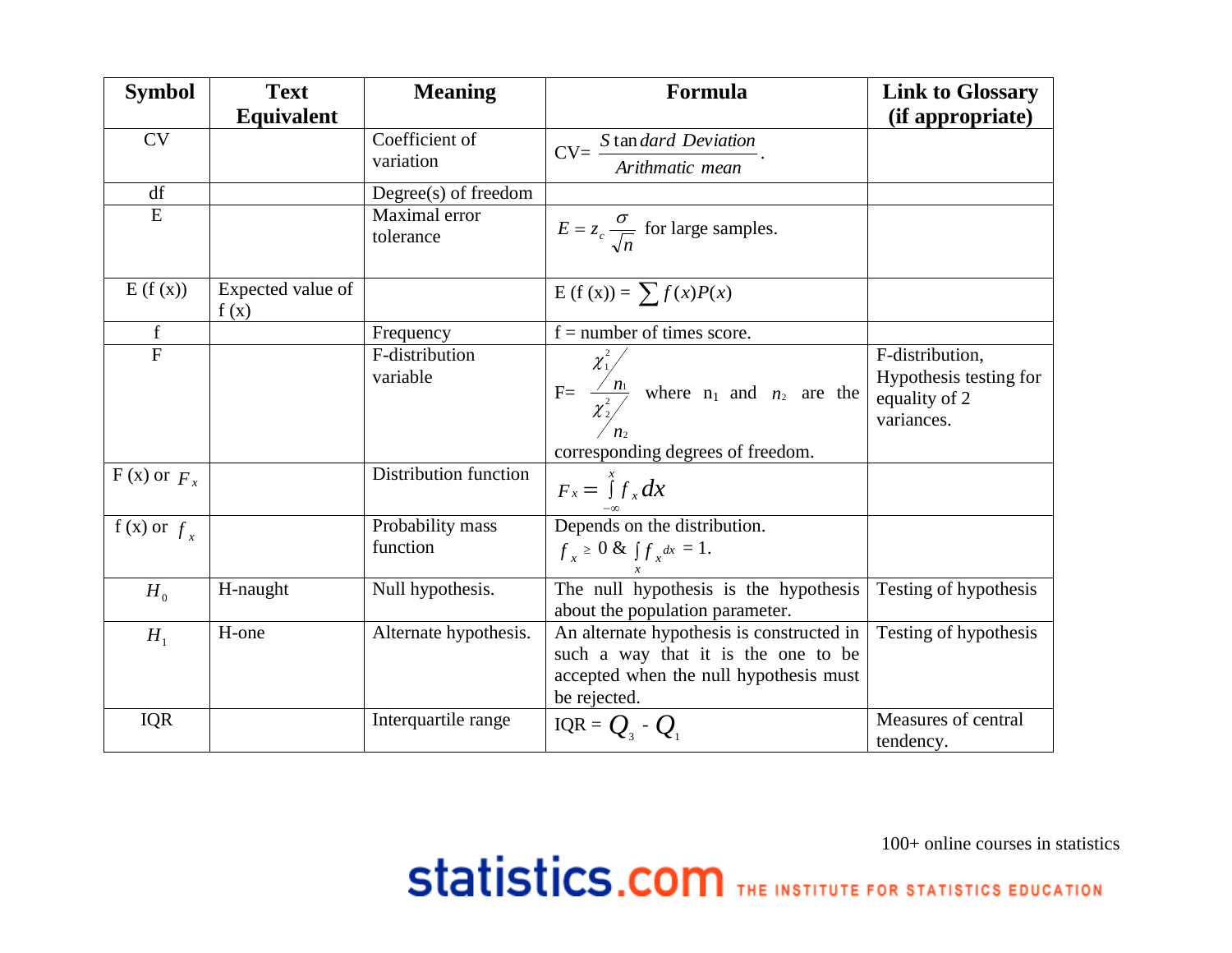| <b>Symbol</b>                | <b>Text</b>                 | <b>Meaning</b>                                                                                          | Formula                                                                                                                                | <b>Link to Glossary</b>         |
|------------------------------|-----------------------------|---------------------------------------------------------------------------------------------------------|----------------------------------------------------------------------------------------------------------------------------------------|---------------------------------|
|                              | <b>Equivalent</b>           |                                                                                                         |                                                                                                                                        | (if appropriate)                |
| <b>MS</b>                    | $M-S$                       | Mean square                                                                                             | $MS = \frac{SS}{df}$                                                                                                                   | Analysis of variance<br>(ANOVA) |
| n                            |                             | Sample size.                                                                                            | $n =$ number of units in a sample.                                                                                                     |                                 |
| $\mathbf N$                  |                             | Population size                                                                                         | $N =$ Number of units in the population.                                                                                               |                                 |
| $P_{\scriptscriptstyle n,r}$ | $n-p-r$                     | Permutation (number<br>of ways to arrange in<br>order n distinct<br>objects taking them r<br>at a time) | $P_{n,r} = \frac{n!}{(n-r)!}$ , where $n \geq r$                                                                                       |                                 |
| $_{n}P_{r}$                  | $n-p-r$                     | Permutation (number<br>of ways to arrange in<br>order n distinct<br>objects taking them r<br>at a time) | $_{n}P_{r}=\frac{n!}{(n-r)!}$ , where $n \geq r$                                                                                       |                                 |
| $\hat{p}$                    | p-hat                       | Sample proportion                                                                                       | $\hat{p} = \frac{number\ of\ success}{number\ of\ trials}$ .                                                                           | <b>Binomial distribution</b>    |
| P(A B)                       | Probability of A<br>given B | Conditional<br>probability                                                                              | $P(A   B) = \frac{P(A \cap B)}{P(B)}$                                                                                                  |                                 |
| P(x)                         | Probability of x            | Probability of x                                                                                        | $P(x) = \frac{No.of$ favorable outcomes<br>Total no.of outcomes                                                                        |                                 |
| p-value                      |                             | The attained level of<br>significance.                                                                  | P value is the smallest level of<br>significance for which the observed<br>sample statistic tells us to reject the null<br>hypothesis. |                                 |
| Q                            |                             | Probability of not<br>happening of the<br>event                                                         | $q = 1 - p$                                                                                                                            |                                 |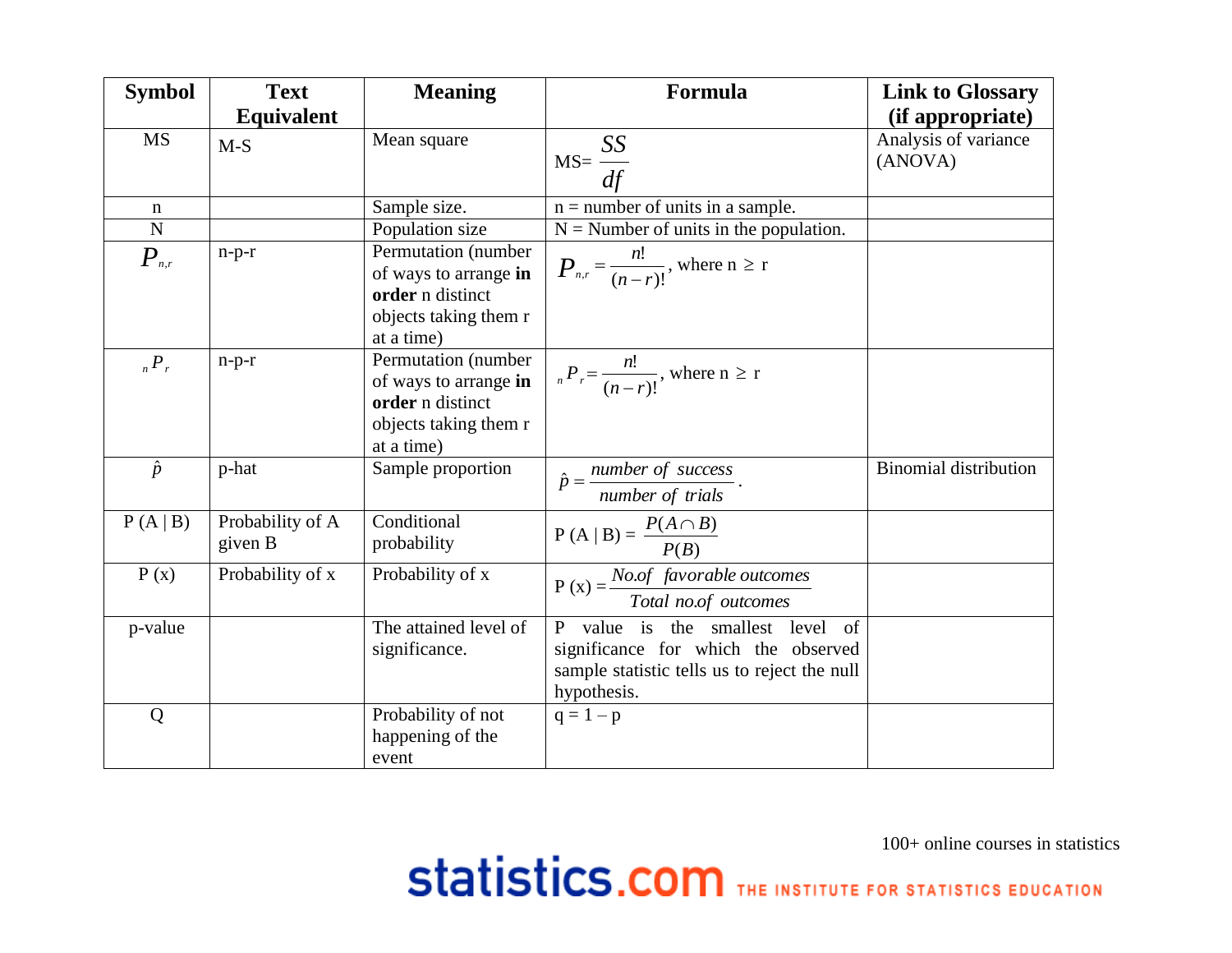| <b>Symbol</b>                         | <b>Text</b>       | <b>Meaning</b>                      | Formula                                                                          | <b>Link to Glossary</b>         |
|---------------------------------------|-------------------|-------------------------------------|----------------------------------------------------------------------------------|---------------------------------|
|                                       | <b>Equivalent</b> |                                     |                                                                                  | (if appropriate)                |
| $\mathcal{Q}_1$                       | Q-one             | First quartile                      | $Q_1$ = Median of the lower half of the                                          | Measures of central<br>tendency |
|                                       |                   |                                     | data that is data below median.                                                  |                                 |
| $\mathcal{Q}_{\scriptscriptstyle{2}}$ | $Q$ -two          | Second quartile<br>Or Median        | $Q_1$ = Central value of an ordered data.                                        | Measures of central<br>tendency |
| $Q_{\scriptscriptstyle 3}$            | Q-three           | Third quartile                      | $Q_3$ = Median of the upper half of the<br>data that is data above the median.   | Measures of central<br>tendency |
| $\mathbf R$                           |                   | Sample Correlation<br>coefficient   | $r = \frac{Co \text{ var} \text{ i}ance(X, Y)}{[SD(X)]^* [SD(Y)]}$               |                                 |
| $r^{2}$                               | r-square          | Coefficient of<br>determination     | $r^2$ =(Correlation coefficient) <sup>2</sup>                                    |                                 |
| $R^2$                                 | r-square          | Multiple correlation<br>coefficient | $R^2 = 1 - \frac{mean square error}{S_y^2}$                                      |                                 |
| S                                     |                   | Sample standard<br>deviation        | $s = \sqrt{\frac{\sum (x - \bar{x})^2}{n-1}}$ for ungrouped data.                | Measures of<br>dispersion       |
|                                       |                   |                                     | $s = \sqrt{\frac{\sum f(x - \bar{x})^2}{(\sum f) - 1}}$ for grouped data.        |                                 |
| $s^2$                                 | S-square          | Sample variance                     | $S^{2} = \frac{\sum (x - \bar{x})^{2}}{n-1}$ for ungrouped data.                 | Measures of<br>dispersion       |
|                                       |                   |                                     | $S^{2} = \frac{\sum f(x - \overline{x})^{2}}{(\sum f)^{2} + 1}$ for grouped data |                                 |
| $S_e^2$                               | s-e-square        | Error variance                      | $S_e^2 = \frac{sumof \ squares \ of \ residuals}{n}$ .                           |                                 |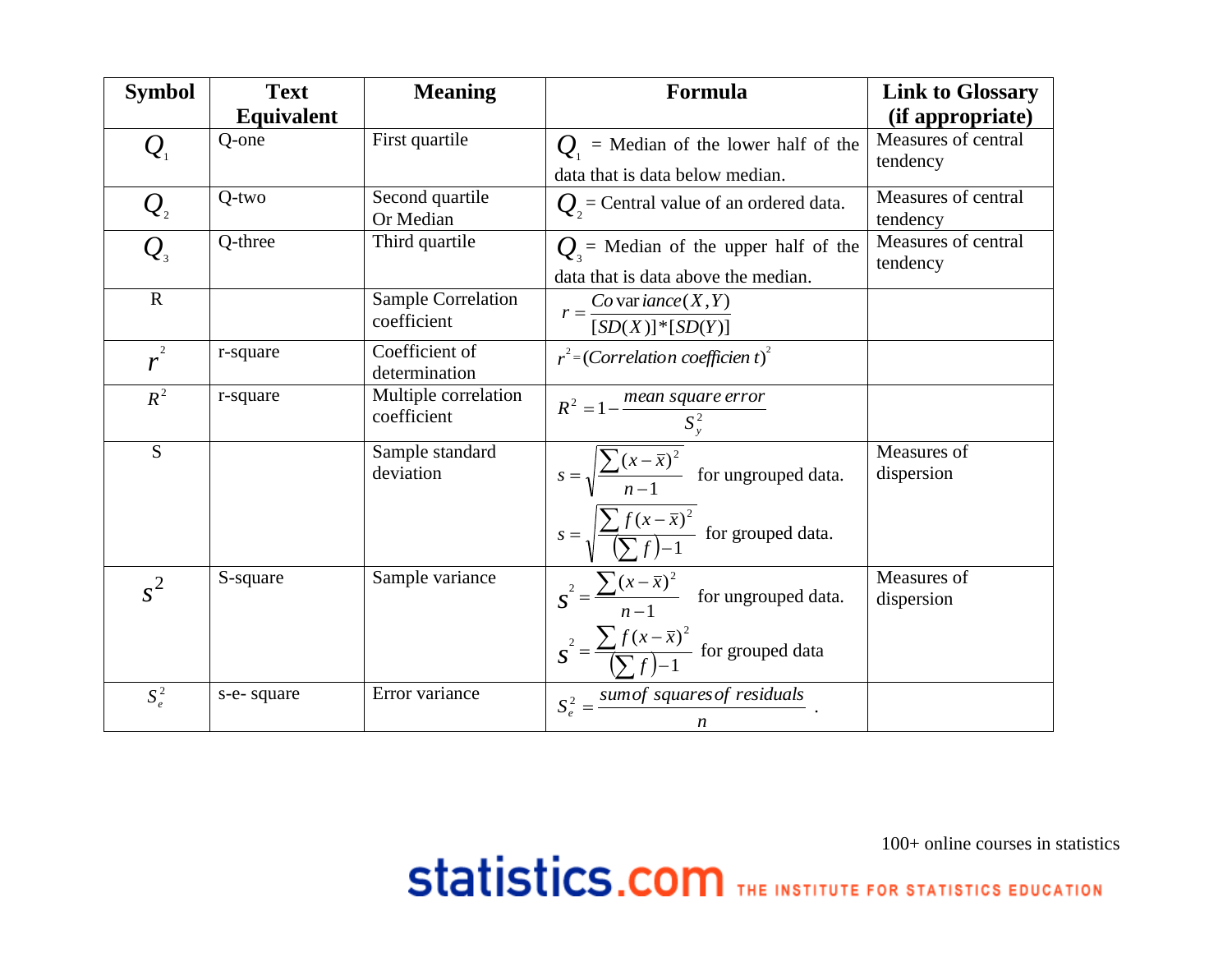| <b>Symbol</b> | <b>Text</b>       | <b>Meaning</b>                                                               | Formula                                                                                                             | <b>Link to Glossary</b>  |
|---------------|-------------------|------------------------------------------------------------------------------|---------------------------------------------------------------------------------------------------------------------|--------------------------|
|               | <b>Equivalent</b> |                                                                              |                                                                                                                     | (if appropriate)         |
| <b>SD</b>     |                   | Sample standard<br>deviation                                                 | $s = \sqrt{\frac{\sum (x - \bar{x})^2}{n-1}}$ for ungrouped data.                                                   |                          |
|               |                   |                                                                              | $s = \sqrt{\frac{\sum f(x - \bar{x})^2}{(\sum f) - 1}}$ for grouped data.                                           |                          |
| $sk_b$        |                   | Bowley's coefficient<br>of skewness                                          | $sk_b = \frac{(Q_3 - Q_2) - (Q_2 - Q_1)}{(Q_3 - Q_1)}$                                                              | Measures of skew<br>ness |
| $sk_p$        |                   | Pearson's coefficient                                                        |                                                                                                                     | Measures of skew         |
|               |                   | of skewness                                                                  | $sk_p = \frac{Mean - Mode}{S \tan{dard Deviation}}$                                                                 | ness                     |
| $SS_{x}$      |                   | Sum of Squares                                                               | SS $_{x} = \sum (x - \overline{x})^2$ for ungrouped data.                                                           |                          |
|               |                   |                                                                              | SS <sub>x</sub> = $\sum f(x - \overline{x})^2$ for grouped data.                                                    |                          |
| t             |                   | Student's t variable.                                                        | $t = \frac{Normal(0,1)}{\sqrt{\chi^2_n/n}}$                                                                         | t-distribution           |
| $t_c$         | t critical        | The critical value for                                                       | $t_c$ =Number such that the area under the                                                                          | Testing of hypothesis    |
|               |                   | a confidence level c.                                                        | t distribution for a given number of<br>degrees of freedom falling between                                          |                          |
|               |                   |                                                                              | $-t_c$ and $t_c$ is equal to c.                                                                                     |                          |
| Var(X)        | Variance of X     | Variance of X                                                                | $Var(X) = E(X - \mu)^2$                                                                                             |                          |
| X             |                   | Independent variable<br>or explanatory<br>variable in regression<br>analysis | Eg. In the study of, yield obtained $&$ the<br>irrigation level, independent variable is,<br>$X=$ Irrigation level. |                          |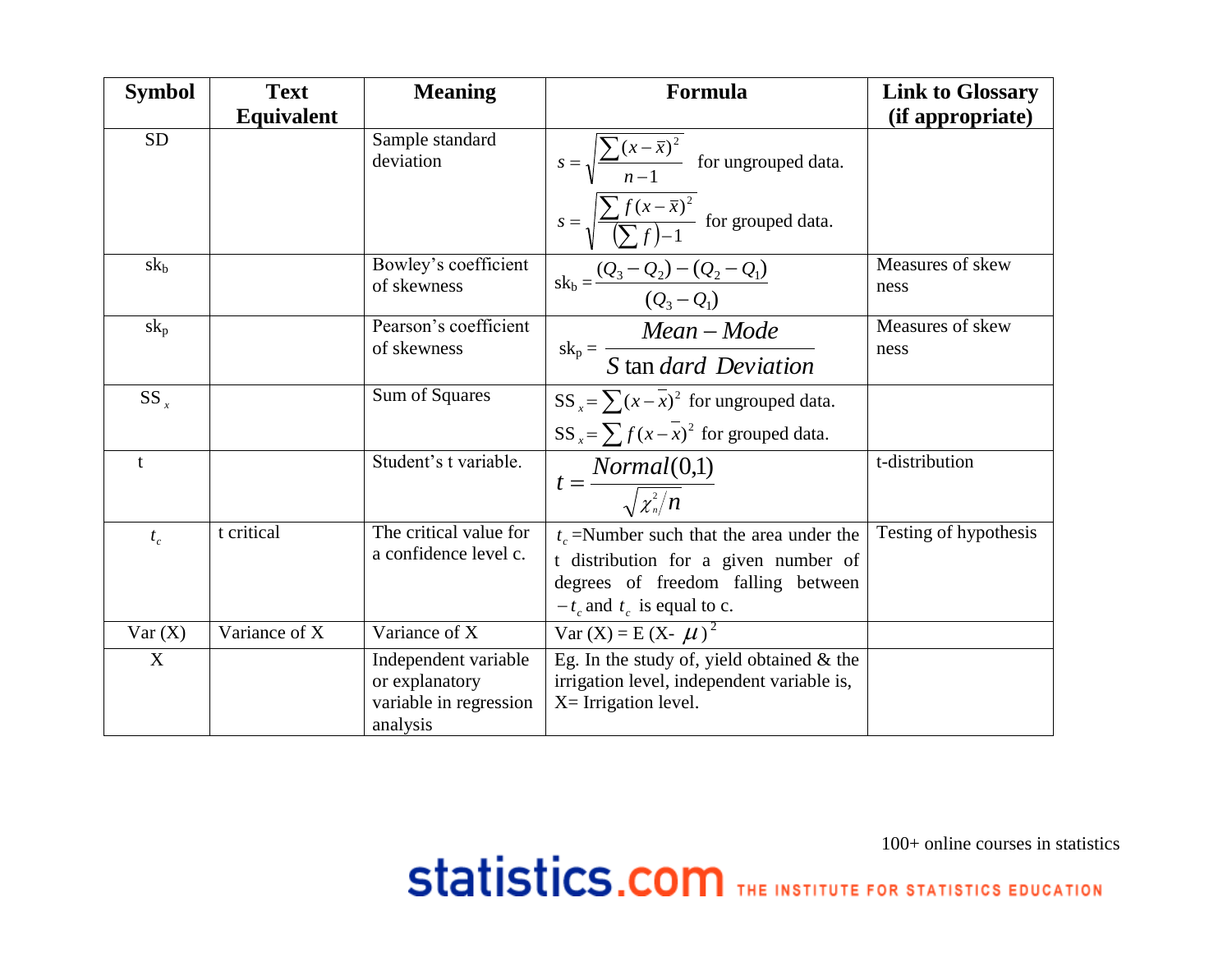| <b>Symbol</b>  | <b>Text</b>       | <b>Meaning</b>                             | <b>Formula</b>                                                | <b>Link to Glossary</b>         |
|----------------|-------------------|--------------------------------------------|---------------------------------------------------------------|---------------------------------|
|                | <b>Equivalent</b> |                                            |                                                               | (if appropriate)                |
| $\overline{x}$ | x-bar             | Arithmetic mean or<br>Average of X scores. | $\overline{x} = \frac{\sum x}{\sum x}$<br>for ungrouped data. | Measures of central<br>tendency |
|                |                   |                                            | $\bar{x} = \frac{\sum fx}{\sum f}$ for grouped data.          |                                 |
| y              |                   | Dependent variable                         | Eg. In the study of, yield obtained $\&$ the                  |                                 |
|                |                   | or response variable                       | irrigation level, dependent variable is,                      |                                 |
|                |                   | in regression analysis                     | Y = Yield obtained.                                           |                                 |
| Z              | Z-score           | Standard normal<br>variable                | $z = \frac{x - \mu}{\sigma}$ , where X follows                | Standard normal<br>distribution |
|                |                   | (Normal variable                           | Normal ( $\mu, \sigma$ ).                                     |                                 |
|                |                   | with mean = $0 \& SD$                      |                                                               |                                 |
|                |                   | $= 1$                                      |                                                               |                                 |
| $z_c$          | z critical        | The critical value for                     | $z_c$ = Number such that the area under                       | Testing of hypothesis           |
|                |                   | a confidence level c.                      | standard normal curve falling<br>the                          |                                 |
|                |                   |                                            | between $-z_c$ and $z_c$ is equal to c.                       | Confidence interval             |

## **Greek Statistical Symbols:**

| <b>Symbol</b> | <b>Text</b>       | <b>Meaning</b>                            | Formula                                                                  | Link to Glossary (if      |
|---------------|-------------------|-------------------------------------------|--------------------------------------------------------------------------|---------------------------|
|               | <b>Equivalent</b> |                                           |                                                                          | appropriate)              |
| $\alpha$      | Alpha             | Type I error or<br>Level of Significance. | $\alpha$ = P [Rejecting the null hypothesis<br>Null hypothesis is true]. | <b>Hypothesis Testing</b> |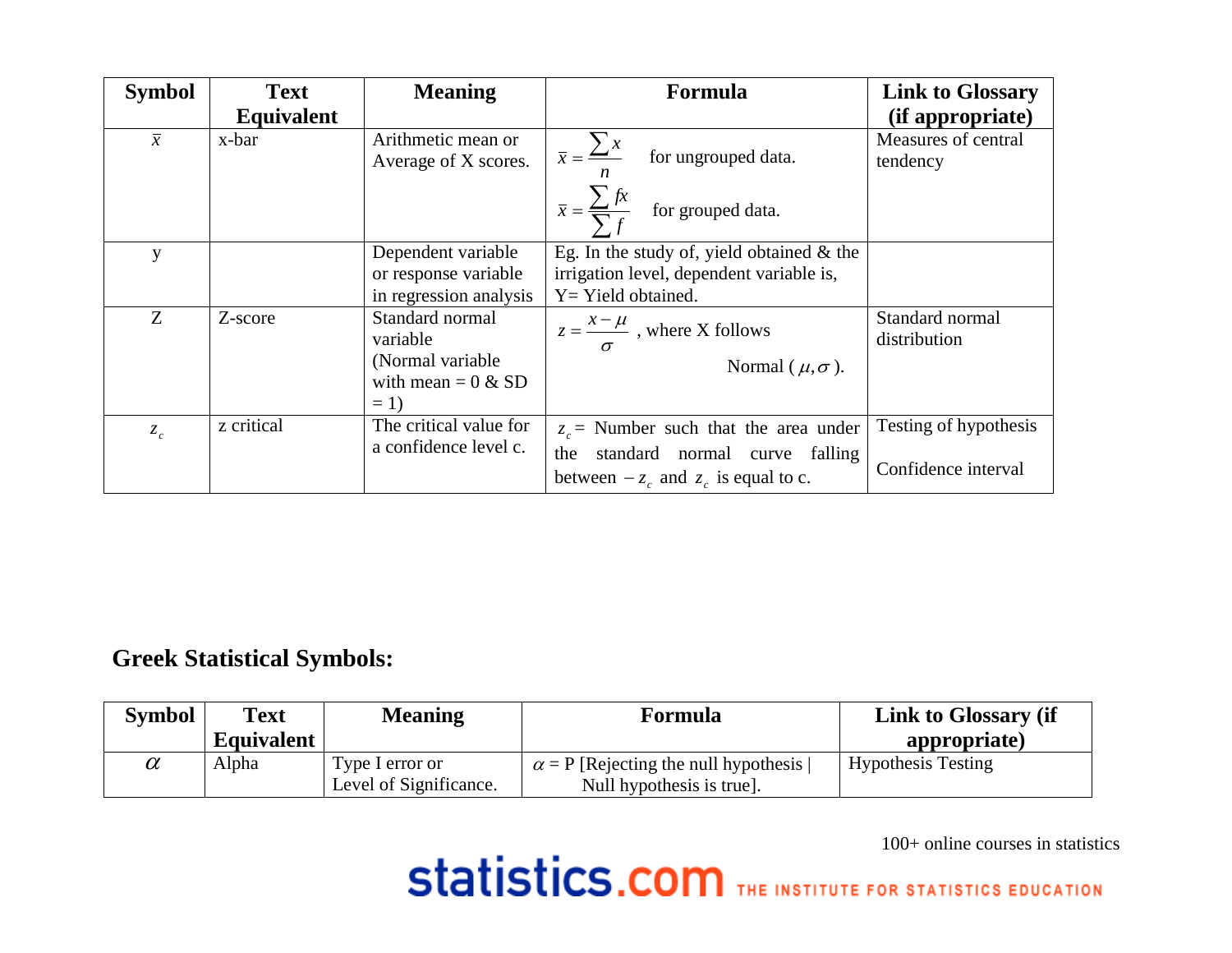| <b>Symbol</b>                              | <b>Text</b>       | <b>Meaning</b>                                                                                                        | <b>Formula</b>                                                                                                                                                         | <b>Link to Glossary (if</b>   |
|--------------------------------------------|-------------------|-----------------------------------------------------------------------------------------------------------------------|------------------------------------------------------------------------------------------------------------------------------------------------------------------------|-------------------------------|
|                                            | <b>Equivalent</b> |                                                                                                                       |                                                                                                                                                                        | appropriate)                  |
| $\beta$                                    | <b>Beta</b>       | Type II error or                                                                                                      | $\beta$ = P [Accepting the null hypothesis                                                                                                                             | <b>Hypothesis Testing</b>     |
|                                            |                   | Power of the test.                                                                                                    | Null hypothesis is False].                                                                                                                                             |                               |
| $\in$                                      | Epsilon           | "Error Term" in<br>regression/statistics; more<br>generally used to denote<br>an arbitrarily small<br>positive number | $y = \beta_0 + \beta_1$ <sup>*</sup> $x + \epsilon$                                                                                                                    | Regression                    |
| $\chi^{^2}$                                | Chi-square        | Chi-square distribution                                                                                               | $\chi^2$ = Sum of n independent Standard                                                                                                                               | Chi-square distribution.      |
|                                            |                   |                                                                                                                       | normal variables                                                                                                                                                       |                               |
| $\chi^2$                                   | Chi-square        | Chi-square distribution                                                                                               | $\chi^2 = \sum \frac{(O-E)^2}{F}$ where O is<br>the<br>observed frequency and E is the<br>expected frequency.<br><b>Or</b><br>$\chi^2 = \frac{(n-1)s^2}{\sigma^2}$ (?) | Goodness of fit test          |
| $\Gamma(n)$                                | Gamma-n           | Gamma function                                                                                                        | $\Gamma(n) = (n-1)!$                                                                                                                                                   |                               |
| $\lambda$                                  | Lambda            | Parameter used for<br>Poisson distribution                                                                            | $\lambda$ = Mean of Poisson distribution                                                                                                                               | Poisson distribution          |
| $\mu$                                      | Mu                | Arithmetic mean or<br>Average of the<br>population.                                                                   | $\mu = \frac{\sum x}{N}$<br>$\mu = E(x) = \sum xP(x)$                                                                                                                  |                               |
| $\frac{\mu_{\text{r}}}{\sigma_{\text{r}}}$ | $Mu-r$            | r <sup>th</sup> central moment                                                                                        | $\mu_r = E[(X - \mu)^r]$<br>$\mu_r = E(X^r)$                                                                                                                           | Measures of central tendency. |
| $\mu_{\rm r}$                              | Mu-r-dash         | r <sup>th</sup> Raw moment                                                                                            |                                                                                                                                                                        | Measures of central tendency. |
| $\rho$                                     | Rho               | Population correlation<br>coefficient                                                                                 | $\rho = \frac{\text{Covariance}(X, Y)}{SD(X) * SD(Y)}$                                                                                                                 |                               |